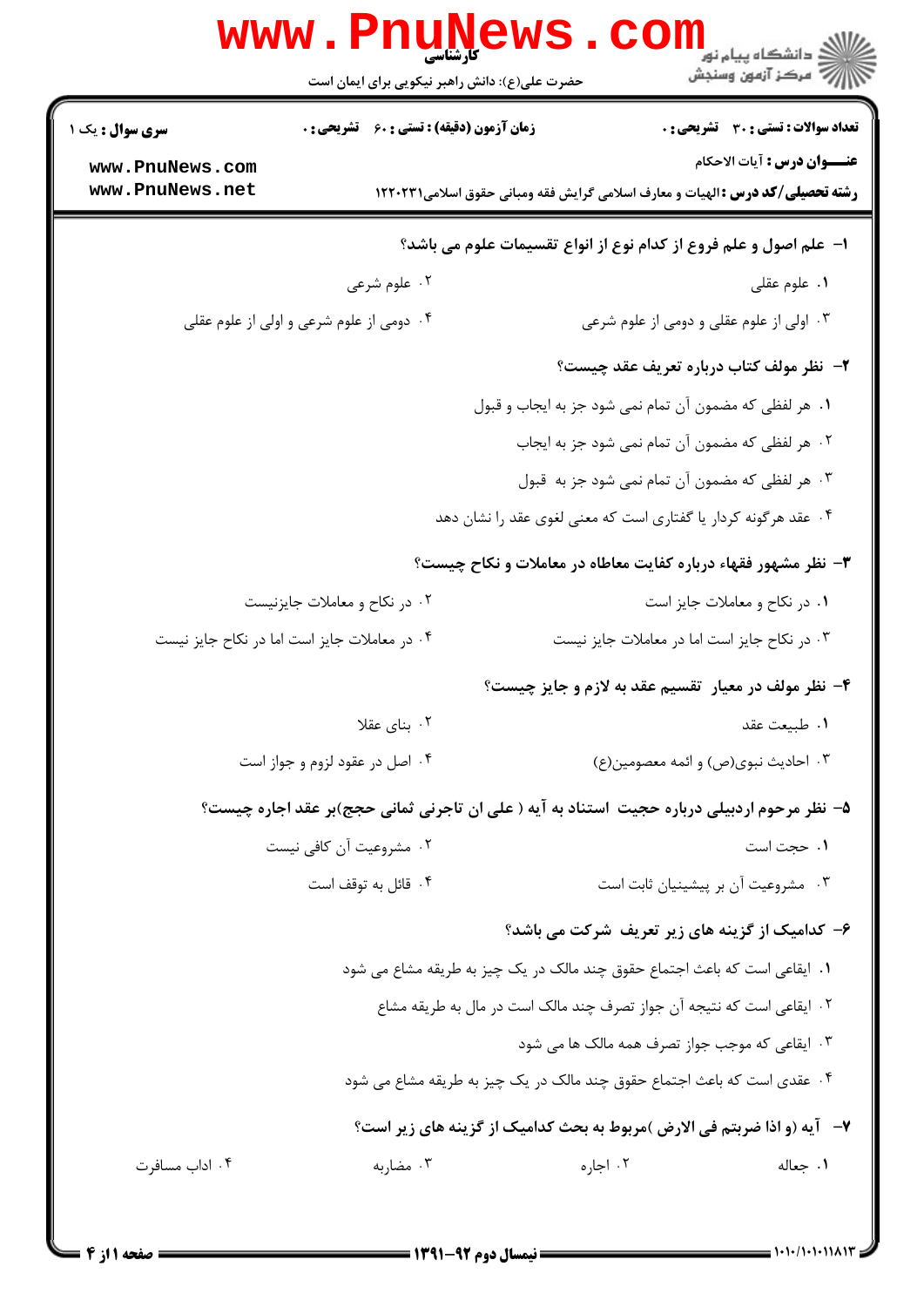|                                                                                                                                                                                        | <b>www.PnuNews</b><br>حضرت علی(ع): دانش راهبر نیکویی برای ایمان است                            |                                                                                       | لاد دانشڪاه پيام نور<br>الله عرکز آزمون وسنڊش                                      |  |  |  |
|----------------------------------------------------------------------------------------------------------------------------------------------------------------------------------------|------------------------------------------------------------------------------------------------|---------------------------------------------------------------------------------------|------------------------------------------------------------------------------------|--|--|--|
| <b>سری سوال : ۱ یک</b><br>www.PnuNews.com<br>www.PnuNews.net                                                                                                                           | <b>زمان آزمون (دقیقه) : تستی : 60 ٪ تشریحی : 0</b>                                             | <b>رشته تحصیلی/کد درس :</b> الهیات و معارف اسلامی گرایش فقه ومبانی حقوق اسلامی1۲۲۰۲۳۱ | <b>تعداد سوالات : تستی : 30 ٪ تشریحی : 0</b><br><b>عنـــوان درس :</b> آيات الاحكام |  |  |  |
| ۸– تعریف ( شخصی یکی از نقدین مسکوک مالی به دیگری می دهد که به وسیله خرید و فروش در آن تصرف نماید به این<br>شرط که سهم معینی از سود برای او باشد) مربوط به کدامیک از گزینه های زیر است؟ |                                                                                                |                                                                                       |                                                                                    |  |  |  |
| ۰۴ ایداع                                                                                                                                                                               | ۰۳ مضاربه                                                                                      | ۰۲ ابضاع                                                                              | ٠١. مساقات                                                                         |  |  |  |
|                                                                                                                                                                                        |                                                                                                | ۹- صيغه امر در آيه ( فليود الذي اوتمن امانته ) دلالت بر چه تكليفي دارد؟               |                                                                                    |  |  |  |
| ۰۴ هیچکدام                                                                                                                                                                             | ۰۳ اباحه                                                                                       | ۰۲ وجوب                                                                               | ٠١. استحباب                                                                        |  |  |  |
|                                                                                                                                                                                        | <b>۱۰</b> - تعریف ( دادن مال به کسی با اذن انتفاع مجانی) مربوط به کدامیک از گزینه های زیر است؟ |                                                                                       |                                                                                    |  |  |  |
| ۰۴ امانت                                                                                                                                                                               | ۰۳ جعاله                                                                                       | ۲. لقطه                                                                               | ۰۱ عاریه                                                                           |  |  |  |
|                                                                                                                                                                                        | 11- آيه ( و اعدو لهم ما استطعتم من قوه و من رباط الخيل) مربوط به كداميك از گزينه هاي زير است؟  |                                                                                       |                                                                                    |  |  |  |
|                                                                                                                                                                                        | ۰۲ رمایه                                                                                       |                                                                                       | ۰۱ سبق                                                                             |  |  |  |
|                                                                                                                                                                                        | ۰۴ گزينه الف و ب صحيح است                                                                      |                                                                                       | ۰۳ امادگی در برابر دشمن                                                            |  |  |  |
| ۱۲- در اصطلاح شرعی … استحقاق گرفتن یکی از شریک ها سهم شریک دیگر را که بوسیله بیع به فرد سوم منتقل شده است                                                                              |                                                                                                |                                                                                       |                                                                                    |  |  |  |
|                                                                                                                                                                                        |                                                                                                |                                                                                       | گويند.                                                                             |  |  |  |
| ۰۴ اقرار                                                                                                                                                                               | ۰۳ شرکت                                                                                        | ۰۲ وصیت                                                                               | ۱. شفعه                                                                            |  |  |  |
|                                                                                                                                                                                        |                                                                                                |                                                                                       | ۱۳– اسباب غضب چیست؟                                                                |  |  |  |
| ۰۴ استفاده                                                                                                                                                                             | ۰۳ استیلاوتلف                                                                                  | ۰۲ تلف                                                                                | ٠١. استيلا                                                                         |  |  |  |
|                                                                                                                                                                                        |                                                                                                | ۱۴– اقرار از حیث ذکر متعلق یا عدم ذکر متعلق آن به چند صورت ممکن است؟                  |                                                                                    |  |  |  |
| ۰۴ پنج صورت                                                                                                                                                                            | ۰۳ سه صورت                                                                                     | ۰۲ شش صورت                                                                            | ۰۱ چهارصورت                                                                        |  |  |  |
|                                                                                                                                                                                        |                                                                                                |                                                                                       | ۱۵– اقرار از کدامیک از گزینه های زیر است؟                                          |  |  |  |
| ۰۴ هیچکدام                                                                                                                                                                             | ۰۳ هردو                                                                                        | ٠٢ ايقاعات                                                                            | ۰۱ عقود                                                                            |  |  |  |
|                                                                                                                                                                                        |                                                                                                | ۱۶- در آیه ( و ابتلو الیتامی حتی اذا بلغوا…) مراد از کلمه « یتیم» چیست؟               |                                                                                    |  |  |  |
|                                                                                                                                                                                        | ۰۲ صغیری که پدر و مادر ندارد                                                                   |                                                                                       | ۰۱ صغیری که پدر ندارد                                                              |  |  |  |
|                                                                                                                                                                                        | ۰۴ هرکسی که از وجود پدر برخوردار نباشد                                                         | ۰۳ هر کسی که از وجود پدر و مادر برخوردار نباشد                                        |                                                                                    |  |  |  |
|                                                                                                                                                                                        |                                                                                                | <b>۱۷</b> - کدامیک از گزینه های زیر معنای واژه حجر نمی باشد؟                          |                                                                                    |  |  |  |
| ۰۴ منع کردن                                                                                                                                                                            | ۰۳ ممنوع از تصرف                                                                               | ۰۲ بازداشتن                                                                           | ۰۱ سنگ                                                                             |  |  |  |
|                                                                                                                                                                                        |                                                                                                |                                                                                       |                                                                                    |  |  |  |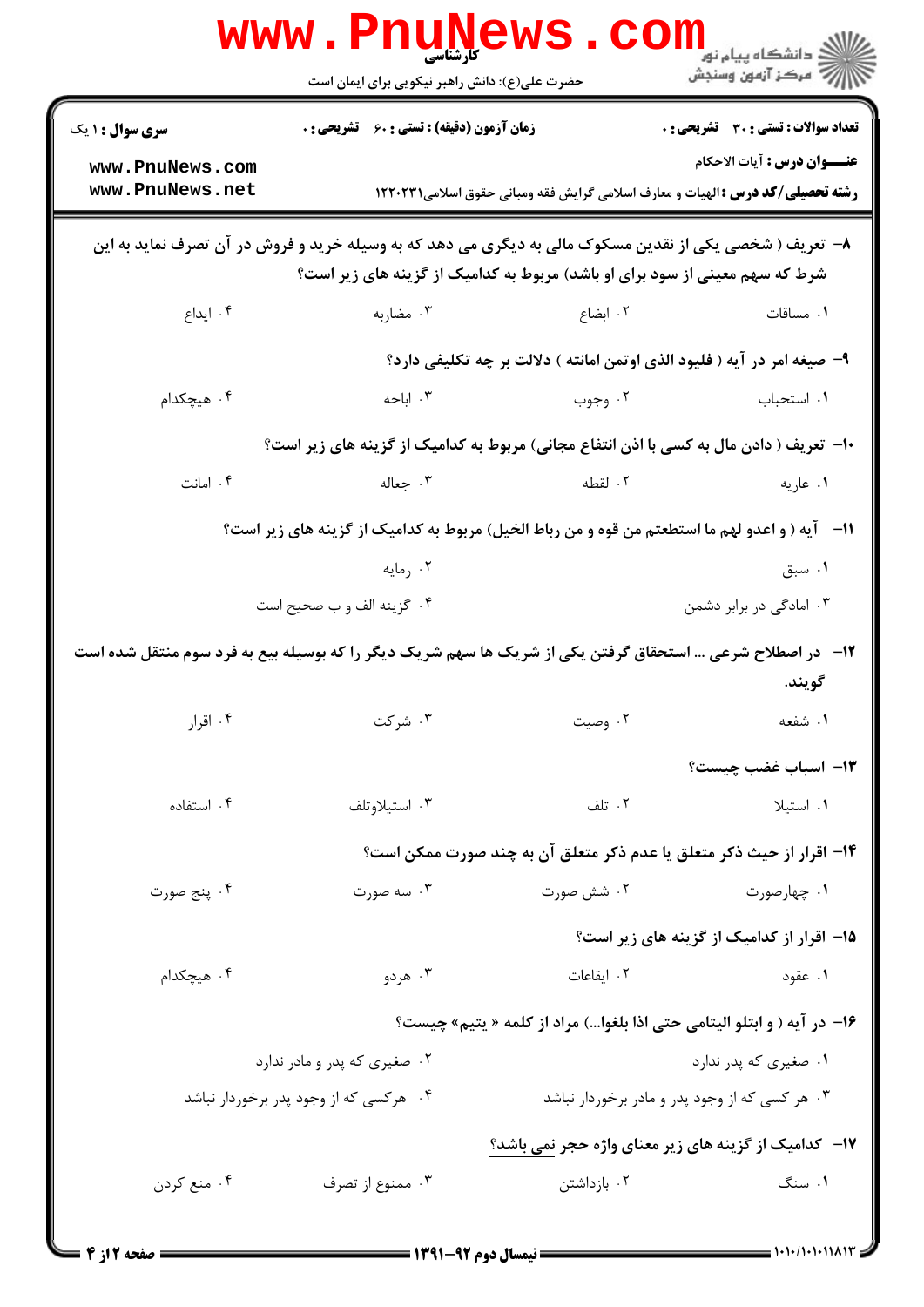|                                    | حضرت علی(ع): دانش راهبر نیکویی برای ایمان است                                                                          |                        | دانشگاه پيام نور<br>ا <mark>∜</mark> مرکز آزمهن وسنجش                                                                       |
|------------------------------------|------------------------------------------------------------------------------------------------------------------------|------------------------|-----------------------------------------------------------------------------------------------------------------------------|
| <b>سری سوال : ۱ یک</b>             | زمان آزمون (دقیقه) : تستی : 60 ٪ تشریحی : 0                                                                            |                        | تعداد سوالات : تستي : 30 - تشريحي : 0                                                                                       |
| www.PnuNews.com<br>www.PnuNews.net |                                                                                                                        |                        | <b>عنـــوان درس :</b> آيات الاحكام<br><b>رشته تحصیلی/کد درس :</b> الهیات و معارف اسلامی گرایش فقه ومبانی حقوق اسلامی1۲۲۰۲۳۱ |
|                                    |                                                                                                                        |                        | <b>۱۸</b> – کدامیک از موارد زیر از موجبات حجر نمی باشد؟                                                                     |
| ۰۴ هیچکدام                         | ۰۳ بیماری ، ورشکستگی                                                                                                   | ۰۲ سفاهت ، بردگی       | ۰۱ کودکی ، دیوانگی                                                                                                          |
|                                    |                                                                                                                        |                        | ۱۹-۔ مراد از واژه رشید در آیه ( فان آنستم منهم رشدا…) از نظر شیخ طوسی چیست؟                                                 |
|                                    |                                                                                                                        |                        | ٠١ عقل معاش داشته باشد                                                                                                      |
|                                    |                                                                                                                        |                        | ۰۲ نسبت به مال خودش مصلحت را مراعات نماید و نسبت به دین خودش عادل باشد                                                      |
|                                    |                                                                                                                        |                        | ۰۳ از افساد و هدر دادن مال جلوگیری می کند و مال را در کارهای شایسته خرج کند                                                 |
|                                    |                                                                                                                        |                        | ۰۴ کسی که مرتکب محرمات نشود وولخرجی و ریخت و پاش نکند                                                                       |
|                                    | +٢-  نظر فاضل مقداد درباره تفسير « آكل بالمعروف» در آيه (و من كان فقيرا فلياكل بالمعروف) چيست؟                         |                        |                                                                                                                             |
|                                    | ۰۱ قیم به اندازه ای که حاجت دارد و به مقداری که نیاز او را تامین می کند حق تصرف در اموال یتیم دارد.                    |                        |                                                                                                                             |
|                                    | ۰۲قیم به مقداری که برای کودک انجام می دهد از مال کودک بابت حق قیمومیت و اجرت و مزد کارش دریافت می کند.                 |                        |                                                                                                                             |
|                                    | ۰۳ اینکه قیم از نیاز و حاجت خودش و حق قیمومیت و اجرت کارش هرکدام کمتر بود دریافت کند.                                  |                        |                                                                                                                             |
|                                    |                                                                                                                        |                        | ۰۴ قیم هرجور که خودش مصلحت ببیند می تواند از مال یتیم استفاده نماید.                                                        |
|                                    |                                                                                                                        |                        | 21− معانی لغات « خبیث» « حوب» « ضعاف» به ترتیب کدامیک از گزینه های زیر است؟                                                 |
| ۰۴ پلید،گناه ،ناتوان               | ۰۳ پلید ، ناتوان ،گناه ،                                                                                               | ٠٢ گناه ،ناتوان ، پليد | ٠١ ناتوان ،كناه ، پليد                                                                                                      |
|                                    | ٢٢–   موضوع آيه ( و ليخش الذين لو تركوا من خلفهم ذريه ضعافا خافوا عليهم فليتقوالله و ليقولوا قولا…) مربوط به كداميك از |                        | گزینه های زیر است؟                                                                                                          |
|                                    | ۰۲ تقوای الهی                                                                                                          |                        | ۰۱ خشوع و تواضع                                                                                                             |
|                                    | ۰۴ ارثیه ذریه                                                                                                          |                        | ۰۳ ولايت و سرپرستي کودکان                                                                                                   |
|                                    | ٢٣-   موضوع آيه ( و لاتوتوا السفهاء اموالكم التي جعل الله قياما…) كداميك از گزينه هاي زير نمي باشد؟                    |                        |                                                                                                                             |
| ۰۴ بحث امانتداري                   | ۰۳ محجوریت کم عقل ها                                                                                                   | ۰۲ محجوریت سفیه        | ١. بحث حجر                                                                                                                  |
|                                    |                                                                                                                        |                        | ۲۴- سفیه در کدامیک از گزینه های زیر محجور می باشد؟                                                                          |
| ۰۴ امور اجتماعی                    | ۰۳ امور کلامی                                                                                                          | ۰۲ امور حقوقی          | ۰۱ امور مالی                                                                                                                |